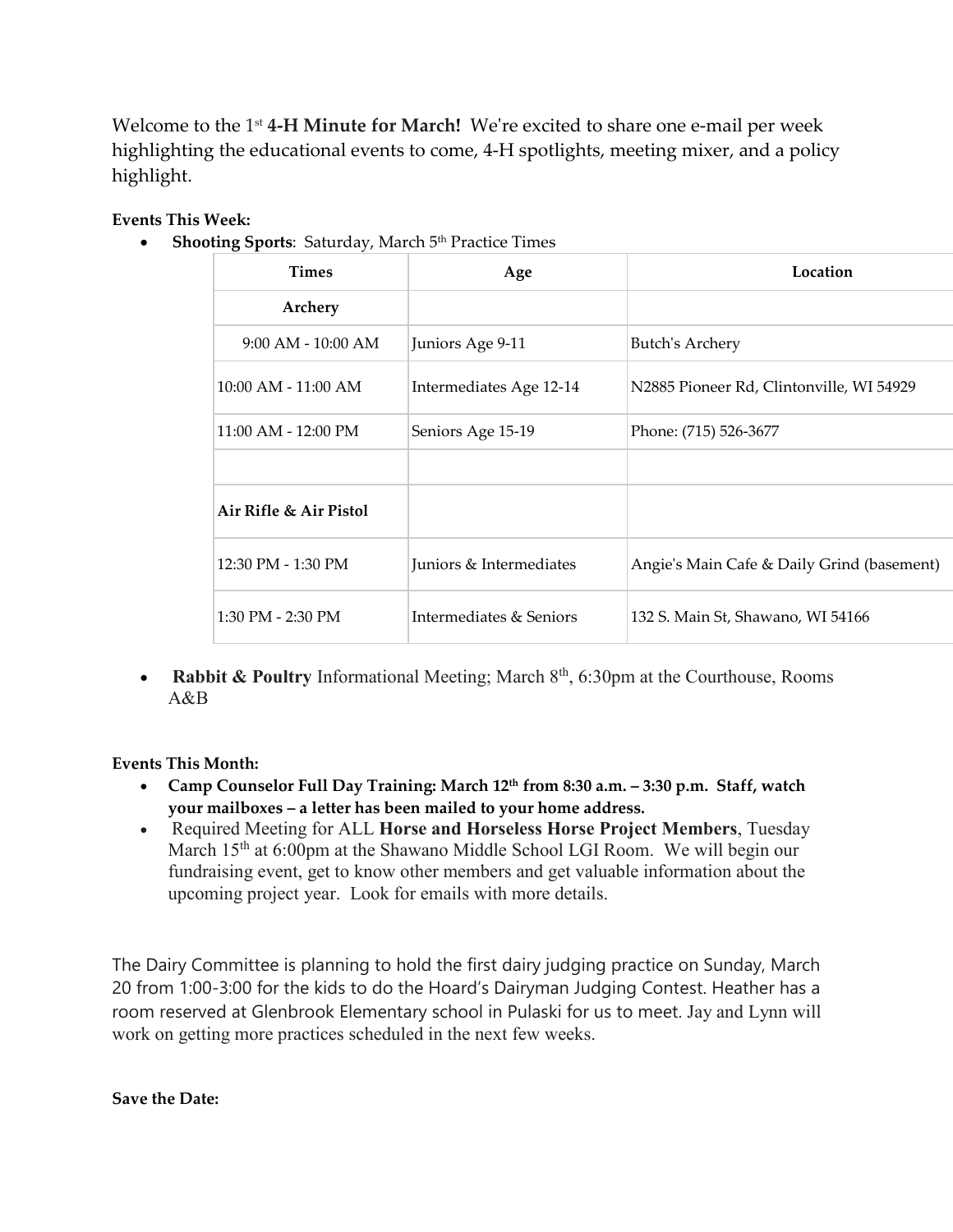- Super Saturday for Animal and Mechanical Science has been set for **April 2nd** at the Shawano High School. These are the same classes that were originally offered in January, in the same morning time slots. Sign up for classes at: **<https://tinyurl.com/Shawano4-HSuperSaturday>**
- The **Cat** Project has scheduled a meeting at the Shawano Shelter for the morning of April 9<sup>th</sup>.
- The **Music & Communication Expo** will be held the afternoon of **April 24th** . Opportunities to share your talents in speaking (demonstration, poetry, other) and music (vocal, instrumental) – both individual and team.
- The **Foods Revue** will be held on the morning of **May 14th** with a "Just Say Cheese!" theme.
- The **Wisconsin 4-H Foundation** will award more than \$15,000 in scholarships to outstanding Wisconsin 4-H members and alumni pursuing higher education in 2022. To be considered for financial support, applications must be received by the Wisconsin 4-H Foundation via email by **Tuesday, March 15, 2022, 5:00 pm**. To see if you qualify, check out their website: **<https://wis4hfoundation.org/scholarships/>**
- Potential campers in grades 3 7: **4-H Camp will be held on August 2 - 5, 2022.**

**Shawano 4-H Highlight of the Week: This week we SHOUT OUT to Maple Grove Countryside** 4-H Club. At their February 10<sup>th</sup> club meeting, they had white elephant auction with all the monies raised going to the CP Telethon. The club raised a total of \$487.50. Pictured with the check are the Maple Grove Countryside 4-H officers: Lily Nygren, Elena Jarvey, Hannah Wielgus, Kaylynn Gracyalny and Emma Jarvey. Way to go Maple Grove!

**Shawano County 4-H Centennial Memories:** As of 1943 there were 30 4-H clubs in Shawano County, and members from all were honored at the annual Achievement day. Music was furnished by the Waukechon Aces of the Waukechon 4-H Club and Sonja Kersten served as chairman of the event.

**Meeting Mixer**: **Group Juggling**: This is an outstanding way to work on cooperative behavior and it is an easy exercise to teach. Begin by forming circles of 8 to 15 people. (The number of people is not critical.) Use soft kinds of balls (e.g., sock balls, tennis balls, trash balls, foam balls, newspaper balls). Select a leader to start tossing a ball. Each person tosses the ball to one person, without repeating people, remembering who they tossed the ball to, until the final person in the circle tosses the ball back to the one who started the action.

## **Policy for your Perusal:**

The 4-H Charter indicates that a 4-H Club or Group is organized in accordance with the objectives of the Wisconsin 4-H program. The University of Wisconsin-Madison, Division of Extension grants 4-H Charters which formally authorizes a Wisconsin 4-H Club or Group to use the 4-H Name and Emblem for educational purposes in accordance with laws and regulations established by Congress and the U.S. Department of Agriculture. In addition, the 4-H Charter Application provides:

- Documentation of educational activities of the 4-H Club or Group/Committee needed for liability coverage for 4-H volunteers and members
- Program impact evaluation and educational planning